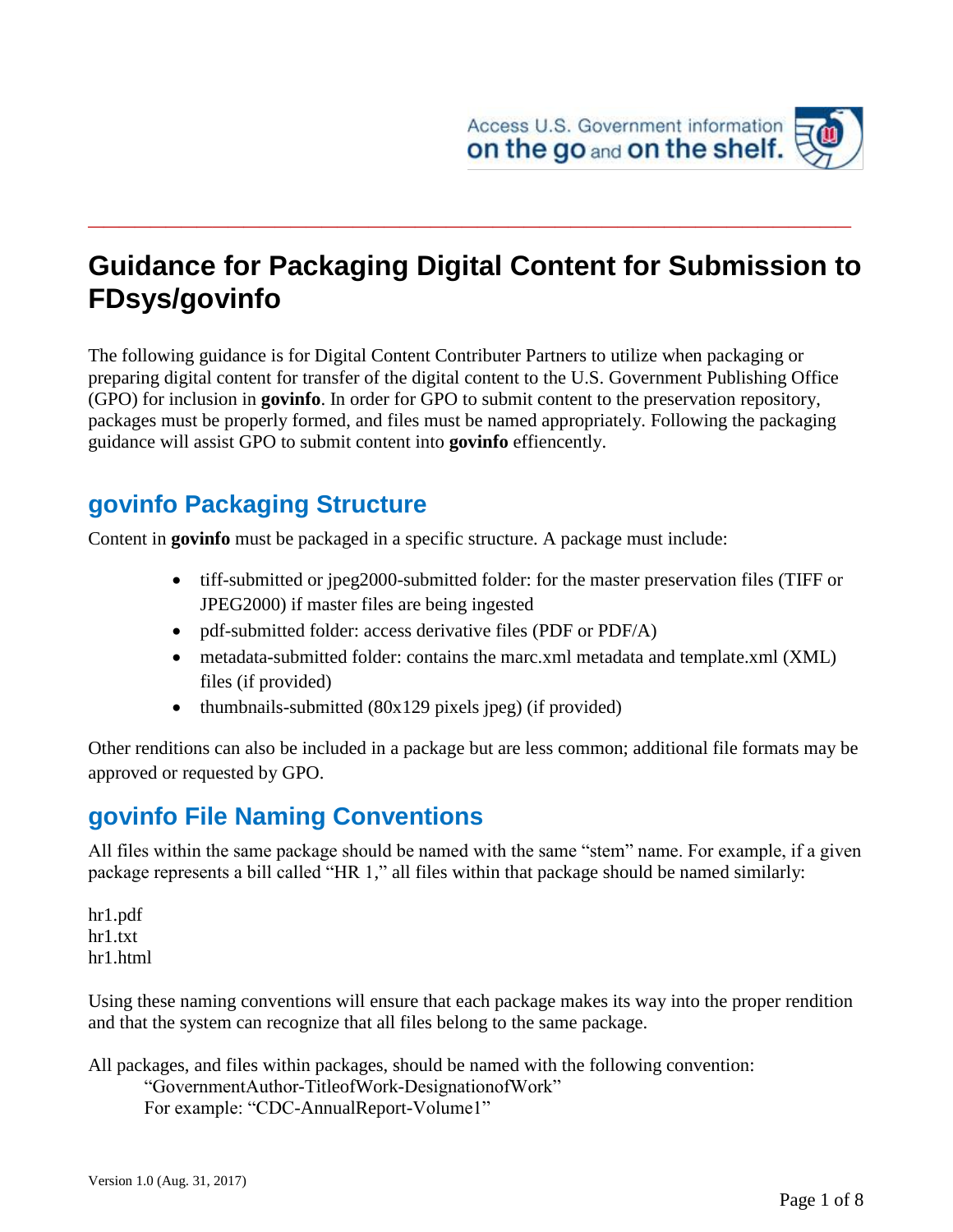When possible, use common abbreviations for authors and titles in the file names to make the file names as short in character length as possible. The maximum character length is **30 characters**, not including dashes. Other examples of properly named package folders (or files within package folders) include:

"NOAA-ActionPlanFishRelease-Vol161"

"NLM-NativeVoices-Vol2"

"DOT-BeyondTraffic-Vol3"

#### **Creating Packages**

- Each title (e.g. indidivdual serial within a series, part within a multi-part, volume, or monograph) will have its own top-level folder.
- Each top-level folder will be uniquely named with the proper file-naming convention listed above.
- Withn each top-level folder for each title, the following sub-folders will be created and named as such:
	- o tiff-submitted or jpeg2000-submitted folder: for the master preservation files (TIFF or JPEG2000) if master files are being ingested
	- o pdf-submitted folder: access derivative files (PDF or PDF/A)
	- o metadata-submitted folder: contains the marc.xml metadata and template.xml (XML) files (if provided)
	- o thumbnails-submitted (80x129 pixels jpeg) (if provided)
- The following files within each sub-folder will be named as such:
	- o tiff-submitted, jpeg2000-submitted, pdf-submitted, and thumbnails-submitted folder files: title files with the same name as the top-level folder (e.g. RailroadRetirementBoard-ThePrivacyactandtheRRBoverview.jp2)
	- o metadata-submitted folder files: all marc xml files will be titled "marc.xml" and all template xml files will be named "template.xml"
- All packages must contain a marc.xml and a template.xml file within the metadata-submitted folder. If not provided by the partner, GPO will create these files.
- The content producer may choose to place all "top-level" folders for each title within a folder for the purposes of submission, see below as illustrated: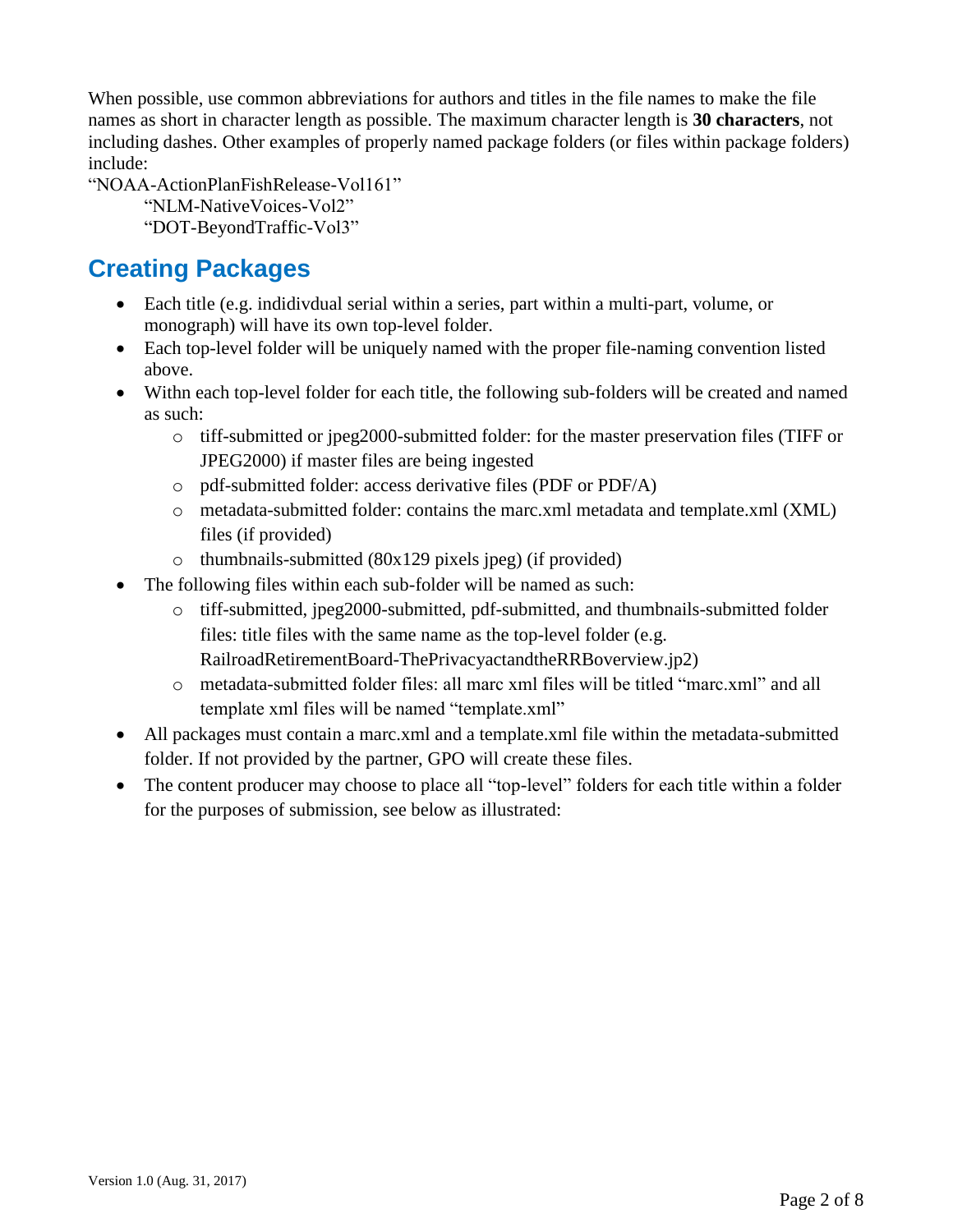

## **Metadata Requriments**

#### **MARC Files**

All MARC.xml files should include the following:

- Full SuDoc value in the 086 field
- Dates within the 260 or 264 files must be written in year-month-day format (YYYY-MM-DD); if the publication only lists a month and year, use the first day of that month. If the publication only lists a year, use the first day of that year.
- The 245 field must include subfield information to include the designation of the title if it is not a monograph.
- The 260 and 264 subfields "a," "b," and "c" must approrpriately reflect the bibliographic information of the individual title within a series or as part of a multipart publication if it is not a monograph.
- A 500 field reading "This content was digitized by the [your institution's name] and is made publically available through a partnership between the U.S. Government Publishing Office and [your institution's name].
- A 710 field with your library or institution's name.  $710 -$  \$a Institution Name.

If partners are not able to provide a MARC.xml file or to edit a file to reflect the individual issue/volume, GPO will create/update the file prior to submission of the package into **govinfo**.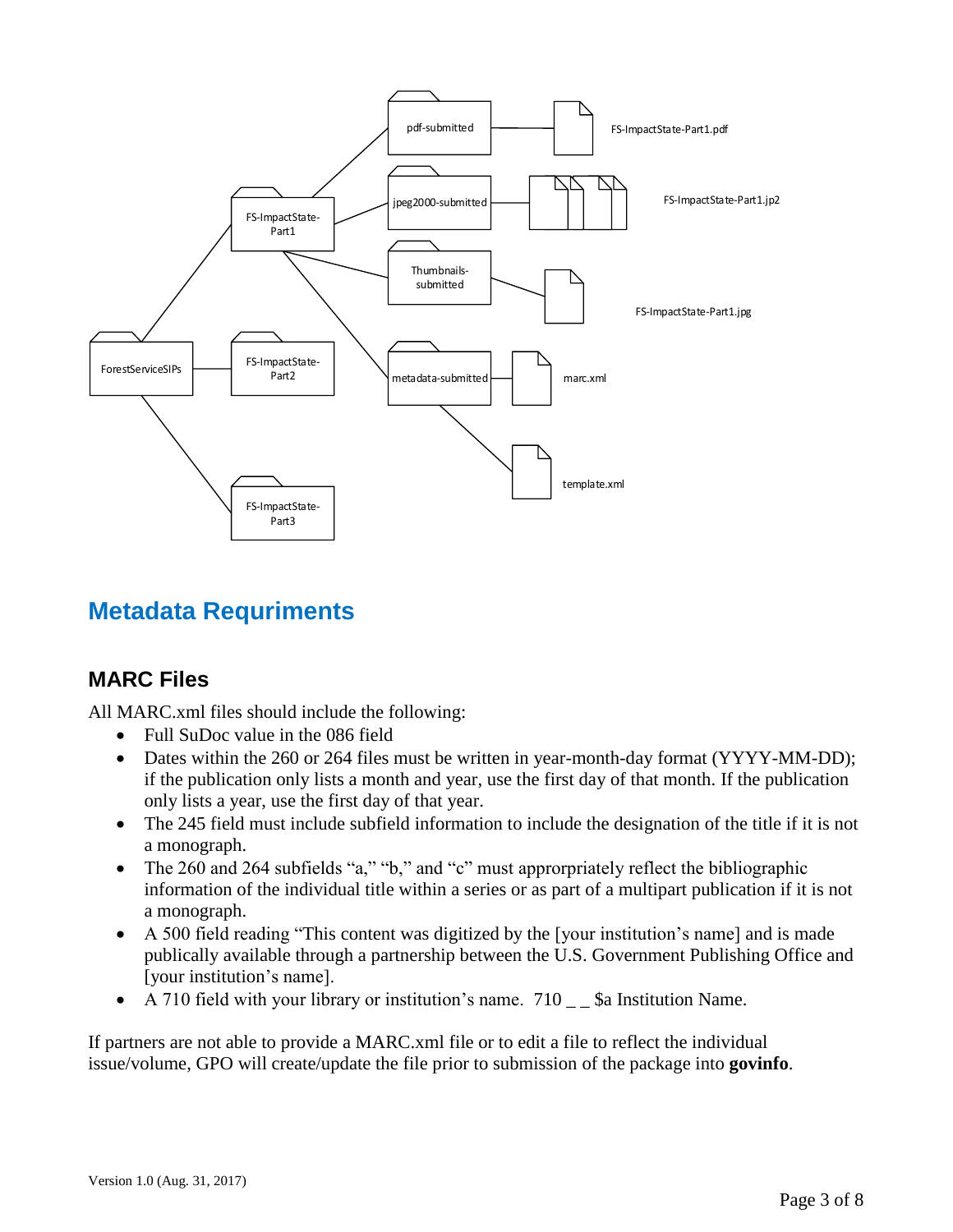# **Template Files**

In addition to MARC.xml files, all **govinfo** packages include a template xml file. Partners may wish to provide the template xml in the digital content package as well. If a partner is not able to provide the template xml file, GPO staff will create one prior to submission of the package into **govinfo**.

The following values must reflect the bibliographic information of the title. Note that the "image" element value will change for each title to reflect the title of the document in the thumbnails-submitted folder of the work.

| "template.xml"<br>element | Example                                                                 | Description                                                                                                                                                                                                                                                |
|---------------------------|-------------------------------------------------------------------------|------------------------------------------------------------------------------------------------------------------------------------------------------------------------------------------------------------------------------------------------------------|
| embargoDatetime           | 2011-08-<br>22T17:00:00Z                                                | Entering an "embargo" date and time allows<br>users to set a specific time for the content to<br>become publically visible after it is ingested<br>into the system. This is an optional field.<br>Note: Time must be specified as GMT.<br>Provided by GPO. |
| governmentAuthor1         | Health and<br><b>Human Services</b><br>Department                       | First level government author.<br>Note: Must match authority file exactly,<br>including upper and lower case.<br>Note: This is required.                                                                                                                   |
| governmentAuthor2         | Office of Public<br>Health and<br>Science                               | Second level government author.<br>Note: Must match authority file exactly,<br>including upper and lower case.                                                                                                                                             |
| governmentAuthor3         | <b>National Institute</b><br>of Environmental<br><b>Health Sciences</b> | Third level government author.<br>Note: Must match authority file exactly,<br>including upper and lower case.                                                                                                                                              |
| secondGovtAuthor1         | Environmental<br>Protection<br>Agency                                   | If the document is created by a second<br>Government agency, this field can be used as<br>well. First level government author<br>Note: Must match authority file exactly,<br>including upper and lower case.                                               |
| secondGovtAuthor2         | Radiation &<br><b>Indoor Air</b>                                        | If the document is created by a second<br>Government agency, this field can be used as<br>well. Second level government author.<br>Note: Must match authority file exactly,<br>including upper and lower case.                                             |
| secondGovtAuthor3         |                                                                         | If the document is created by a second<br>Government agency, this field can be used as<br>well. Third level government author.<br>Note: Must match authority file exactly,<br>including upper and lower case.                                              |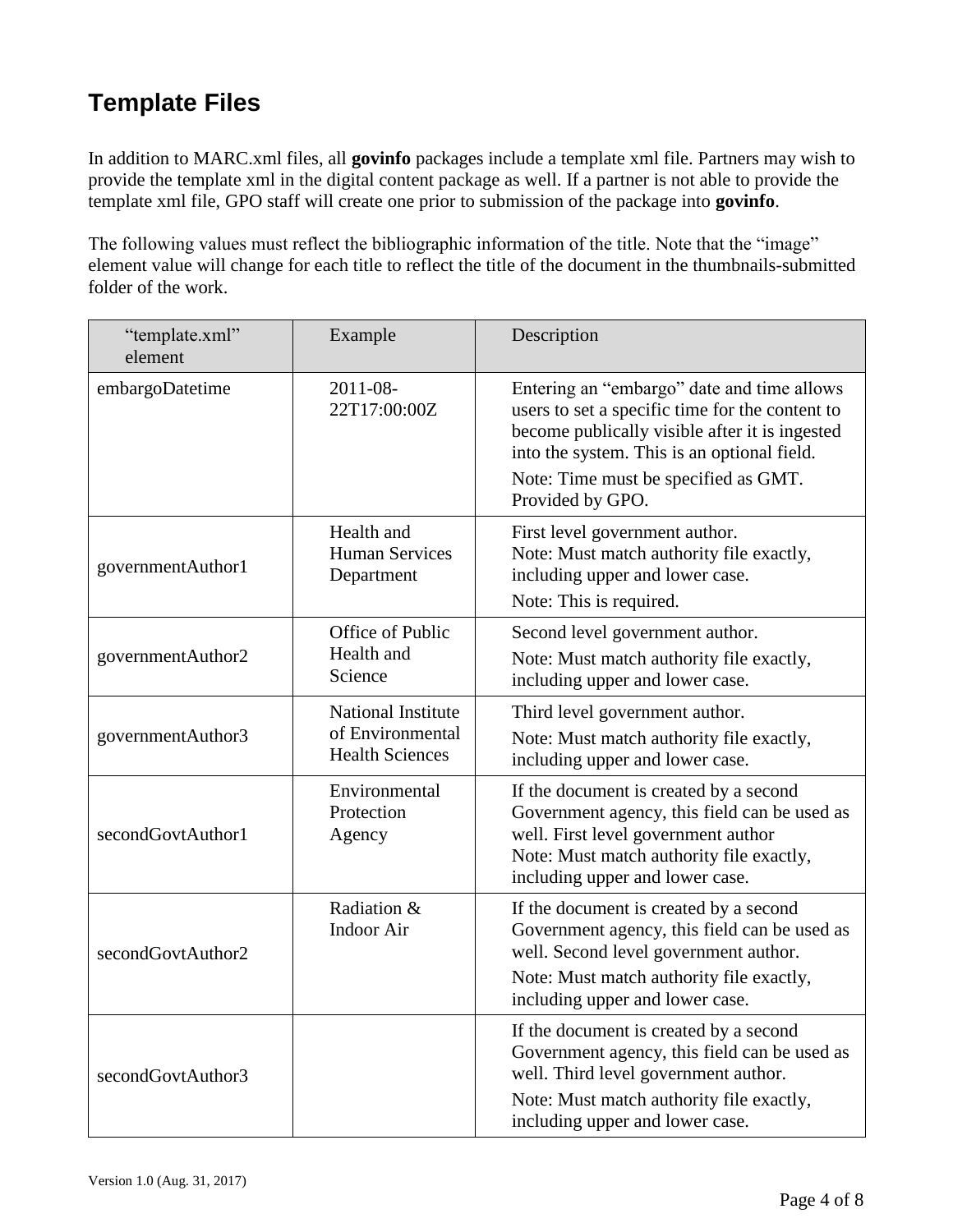| "template.xml"<br>element | Example                               | Description                                                                                                                                                                                                                                                                                                                                                                                                                                                                                                                                          |
|---------------------------|---------------------------------------|------------------------------------------------------------------------------------------------------------------------------------------------------------------------------------------------------------------------------------------------------------------------------------------------------------------------------------------------------------------------------------------------------------------------------------------------------------------------------------------------------------------------------------------------------|
| category                  | Legislative<br>Agency<br>Publications | One of the following:<br>"Regulatory Information", "Bill and<br>Statutes", "Legislative Agency Publications",<br>"Budget and Presidential Materials",<br>"Congressional Committee Materials",<br>"Proceedings of Congress and General<br>Congressional Publications", "Directories of<br>Organizations and Officials", "Congressional<br>Rules and Procedures", "Legislative Agency<br>Publications", "Judicial Agency<br>Publications", "Judicial Publications",<br>"Executive Agency Publications".<br>Note: Defaults to "Other" if not specified. |
| sourceContentType         | converted                             | Use "harvested" if content was acquired<br>through web harvesting. Use "converted" if<br>content was generated from a digital imaging<br>process (e.g. scanned by an FDL).<br>Note: Defaults to "deposited" if not specified.                                                                                                                                                                                                                                                                                                                        |
| packageDigitalOrigin      | digitized other<br>analog             | "born digital", "reformatted digital",<br>"digitized microfilm", "digitized other<br>analog"<br>Use "digitized other analog" if generated<br>from paper digitization project<br>Note: Defaults to "born digital" if not<br>specified.                                                                                                                                                                                                                                                                                                                |
| isContentSearch           | true                                  | Possible values are "package", "true", "false",<br>or "leafs". Always set to "true."<br>"true" specifies that the digitalObject with<br>@isPackageContent set to "true" should be<br>content-indexed so that the package as a<br>whole will be returned by full-text searches.<br>In addition, all nested granules will be<br>indexed as well.                                                                                                                                                                                                       |
| isBrowse                  | false                                 | Always set to false.                                                                                                                                                                                                                                                                                                                                                                                                                                                                                                                                 |
| chamber                   | <b>HOUSE</b>                          | Use for legislative publications ONLY.<br>This is the chamber of congress which was<br>responsible for the publication. Possible<br>values are "HOUSE", "SENATE" or<br>"JOINT".                                                                                                                                                                                                                                                                                                                                                                      |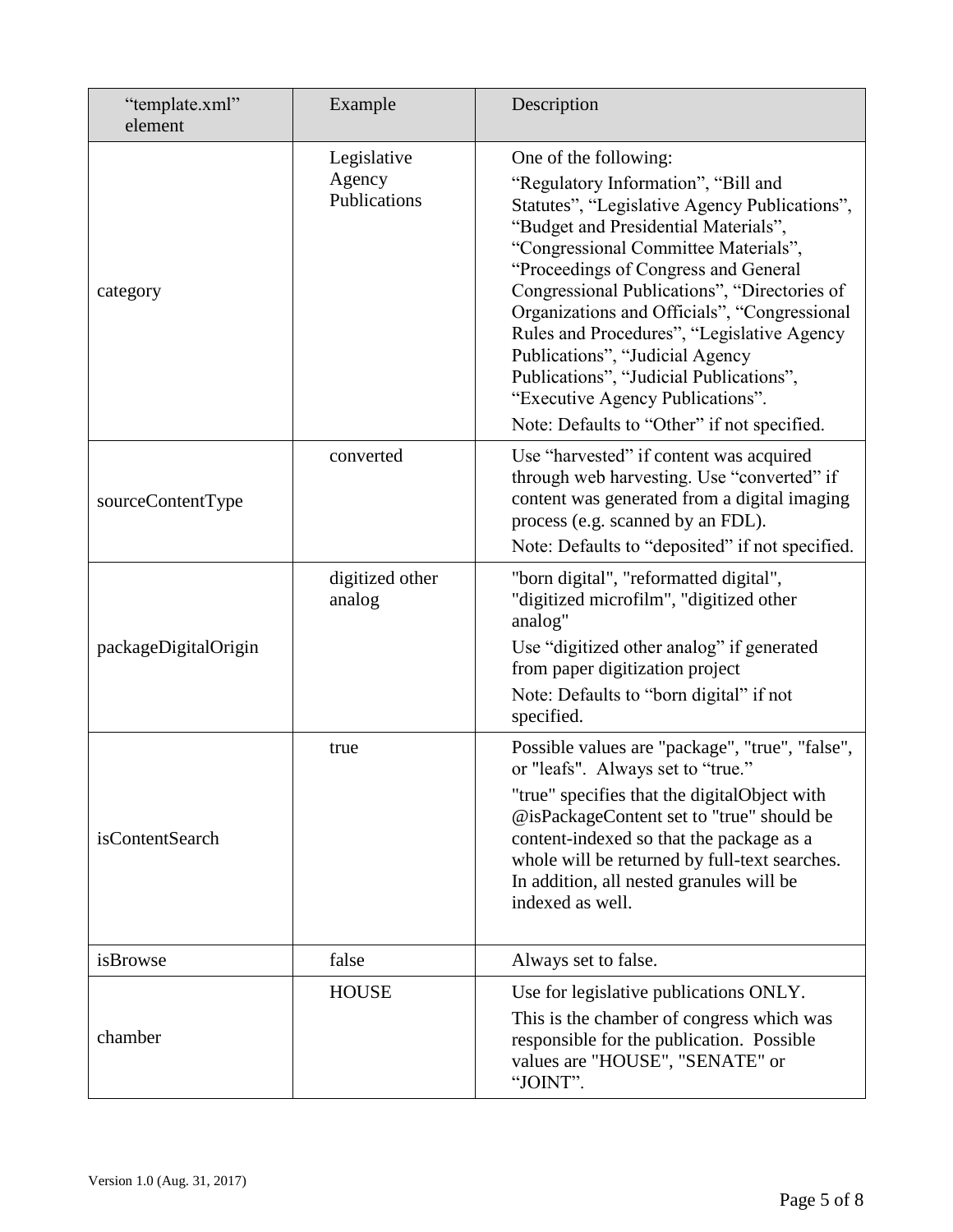| "template.xml"<br>element | Example                                                                                                                                                                                                                                                    | Description                                                                                                                                                                                                                                                                                                                                                                                                               |
|---------------------------|------------------------------------------------------------------------------------------------------------------------------------------------------------------------------------------------------------------------------------------------------------|---------------------------------------------------------------------------------------------------------------------------------------------------------------------------------------------------------------------------------------------------------------------------------------------------------------------------------------------------------------------------------------------------------------------------|
| fedPubName                | Featured<br>Legislative<br><b>Branch</b><br>Publications                                                                                                                                                                                                   | This is NOT standardized bibliographic<br>descriptive metadata.<br>An optional "user-friendly pseudonym" for<br>this publication (also known as the "Mini<br>Collection Name"). You will be instructed<br>when to use this field. This name will be used<br>for browse and other presentation needs to<br>group packages that belong together.<br>Other examples might include "NIST<br>Publications" "Warren Commission" |
| field                     | This document is<br>a work of the<br><b>United States</b><br>Government and<br>is not subject to<br>copyright<br>pursuant to 17<br><b>USC 105.</b>                                                                                                         | Example text for a field/Rights Statement<br>field                                                                                                                                                                                                                                                                                                                                                                        |
| field/@name               | <b>Rights Statement</b>                                                                                                                                                                                                                                    | The name of the document-custom field.                                                                                                                                                                                                                                                                                                                                                                                    |
| field/@name               | <b>GPO</b> Partnerships                                                                                                                                                                                                                                    | The name of the document-custom field.                                                                                                                                                                                                                                                                                                                                                                                    |
| Field                     | This content was<br>digitized by the<br>University of<br><b>Florida Libraries</b><br>and is made<br>publically<br>available through<br>a partnership<br>between the U.S.<br>Government<br><b>Publishing Office</b><br>and the<br>University of<br>Florida. |                                                                                                                                                                                                                                                                                                                                                                                                                           |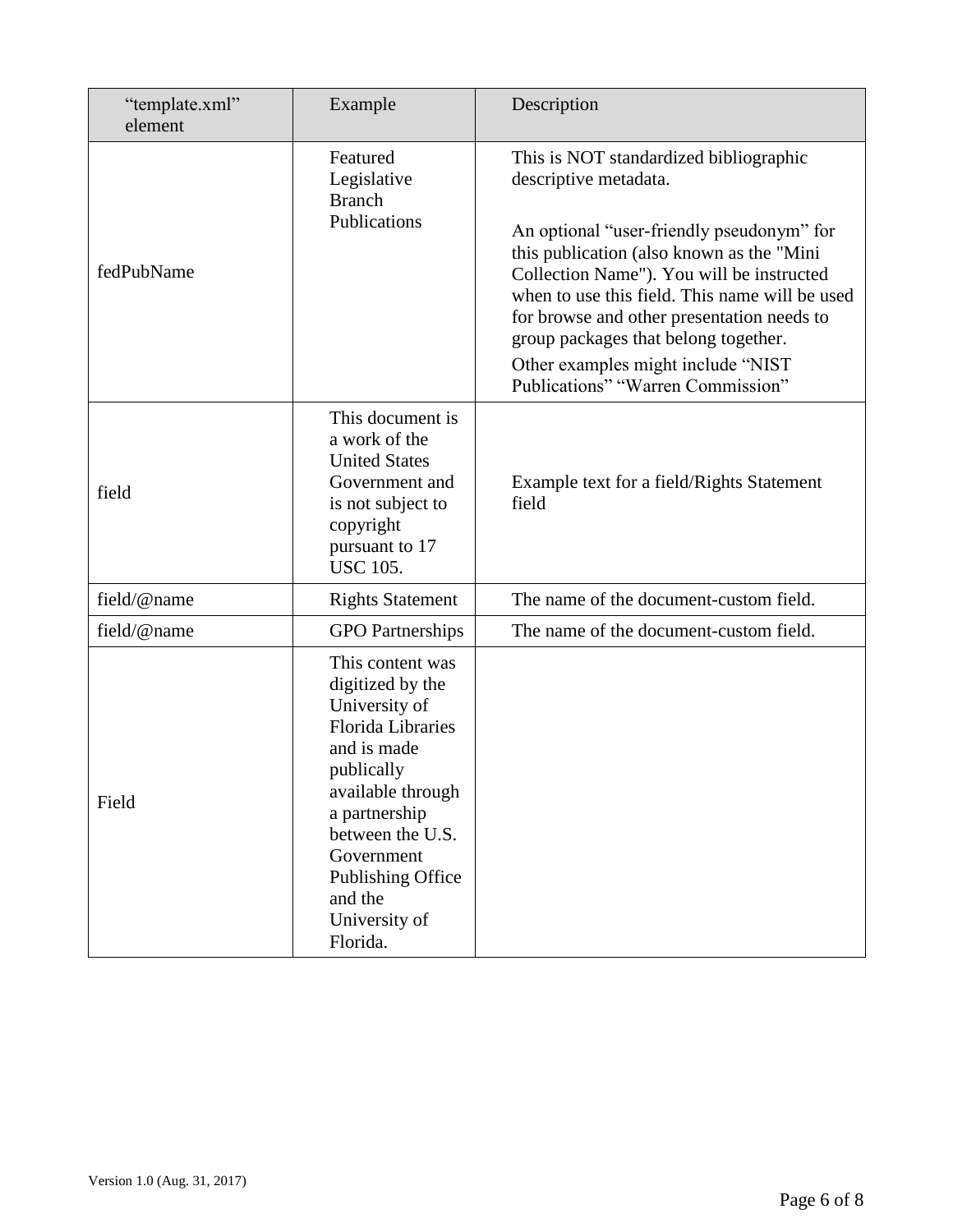| "template.xml"<br>element | Example                                                                                                                                                                                                     | Description                                                                                                                                                                                                                                                                                                |
|---------------------------|-------------------------------------------------------------------------------------------------------------------------------------------------------------------------------------------------------------|------------------------------------------------------------------------------------------------------------------------------------------------------------------------------------------------------------------------------------------------------------------------------------------------------------|
| description               | Describes the<br>architecture and<br>history of the<br><b>United States</b><br>Capitol. Printed<br>pursuant to H.<br>Con. Res. 221.<br>Also known as<br>Serial Set 14620.<br>106th Congress,<br>2d Session. | An optional field; only use when instructed<br>and when "abstract" field is empty in MARC<br>values                                                                                                                                                                                                        |
| image                     | thumbnails/page1<br>.jpb                                                                                                                                                                                    | The "cover art" image for the package. This is<br>a reference to the image wherever it may be<br>located in the package. It must be specified<br>as:<br>$\{rendition\}/\{file\}$<br>for example:<br>thumbnails/coverArt.jpg<br>Further, the rendition specified must be a<br>publicly available rendition. |
| ggrank1                   | 9/11                                                                                                                                                                                                        | Data to be added to grank1. Items searched<br>using the terms specified here will be ranked<br>higher in search results. Grank1 is the highest<br>value.                                                                                                                                                   |
| ggrank2                   | Terrorism                                                                                                                                                                                                   | Data to be added to grank2. Items searched<br>using the terms specified here will be ranked<br>higher in search results.                                                                                                                                                                                   |
| ggrank3                   |                                                                                                                                                                                                             | Data to be added to grank3. Items searched<br>using the terms specified here will be ranked<br>higher in search results.                                                                                                                                                                                   |